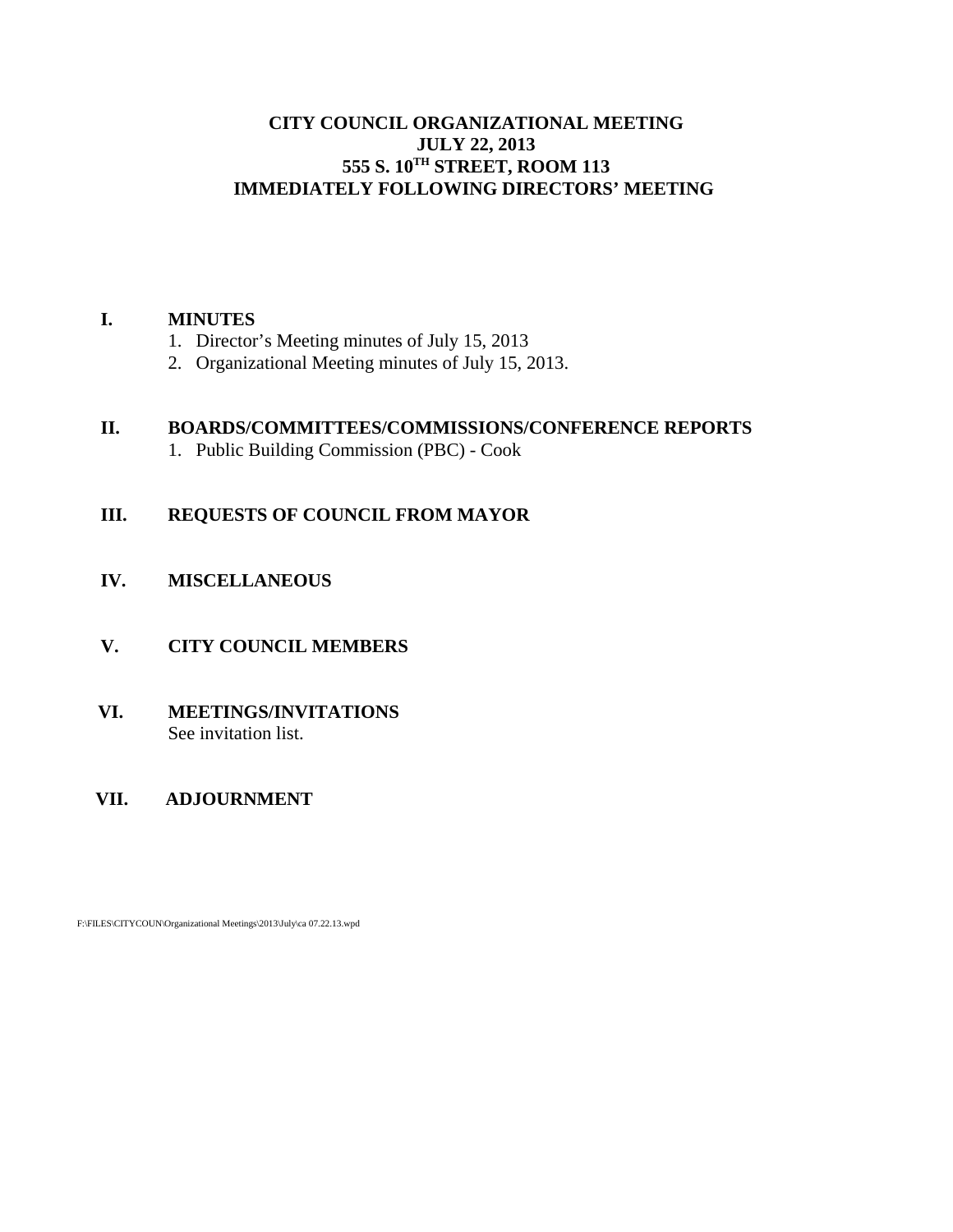## **MINUTES CITY COUNCIL ORGANIZATIONAL MEETING JULY 22, 2013**

**Present:** Carl Eskridge, Chair; Doug Emery, Vice Chair; Leirion Gaylor Baird; Trent Fellers; Jonathan Cook; Roy Christensen; and Jon Camp

#### **Others:** Rick Hoppe, Chief of Staff

Chair Eskridge opened the meeting at 2:39 p.m. and announced the location of the Open Meetings Act.

#### **I. MINUTES**

1. Director's Meeting minutes of July 15, 2013 2. Organizational Meeting minutes of July 15, 2013. With no additions or corrections the minutes were placed on file in Council office.

## **II. BOARDS/COMMITTEES/COMMISSIONS/CONFERENCE REPORTS**

#### **1. Public Building Commission (PBC) - Cook**

Cook stated the PBC discussed the public art venue. There is art work in this building, 555 S.  $10<sup>th</sup>$ , with four exhibits coming on September 6<sup>th</sup>, December 6, 2013, March 7<sup>th</sup> and June 6, 2014. Do have a complete list for anyone to view. The art work exhibited is very different with each artist providing their perspectives. When the Art Committee picks the art they do so based on the art presented. They do not know the artists before deciding.

Cook added he was told one of the artists was involved with the design of this building and suggested the skylight, a benefit for using the hall for art.

The PBC did talk about this building's security and will want to inform Council of some of the ideas presented. In general discussion on having all phones ring, or scrolls on computer screens giving instructions based on the type of emergency occurring. The panic buttons have been tested and all are working. The Security Committee is led by the Sheriff's Department.

Jail reuse options discussed. Most would be County space but we may want the Building Commission to manage. This is one campus with the Building Commission managing all other buildings.

Cook stated Juvenile Probation may move into the space previously occupied on K Street by Human Rights.

# **III. REQUESTS OF COUNCIL FROM MAYOR**

Hoppe reported no requests.